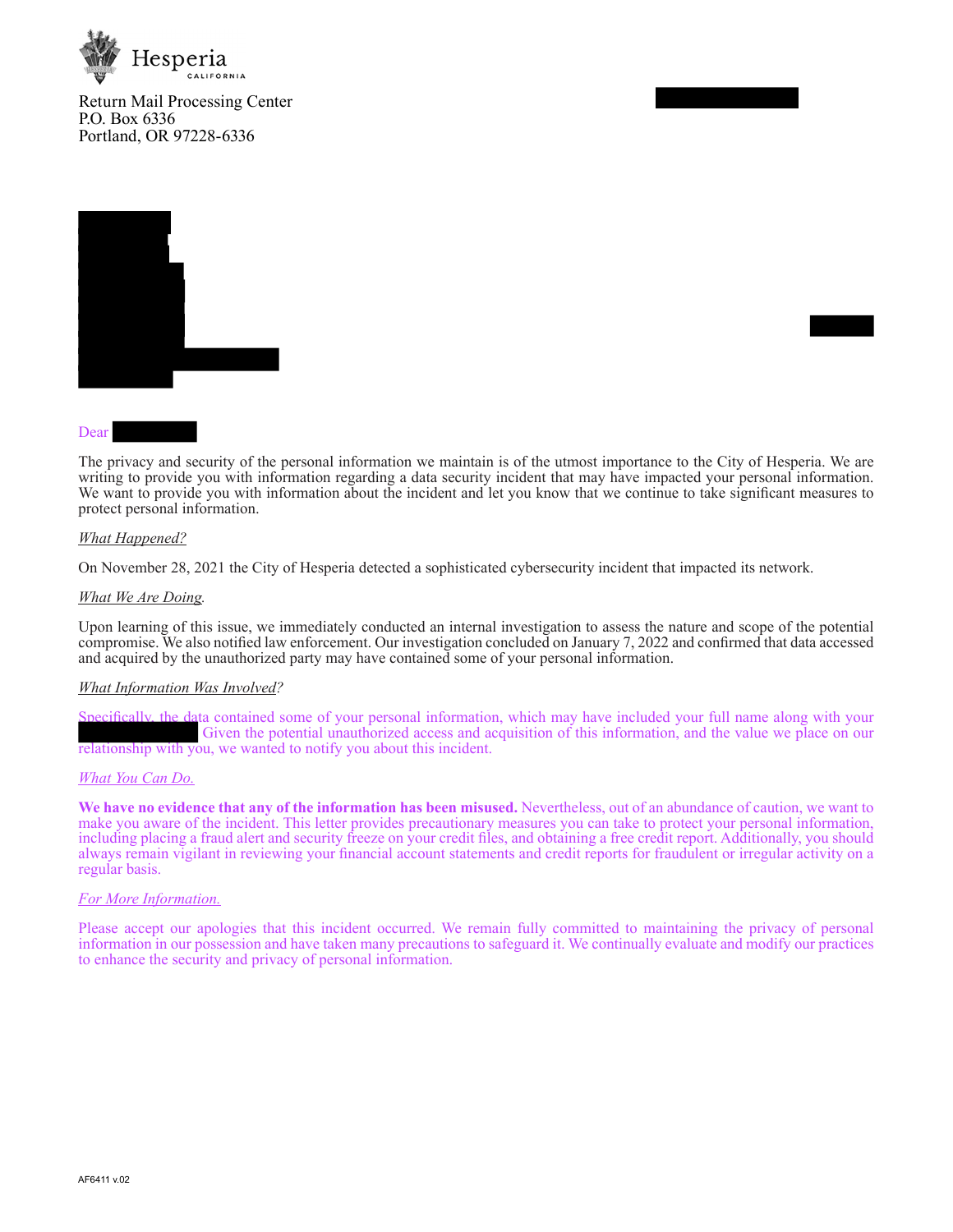Sincerely,



City of Hesperia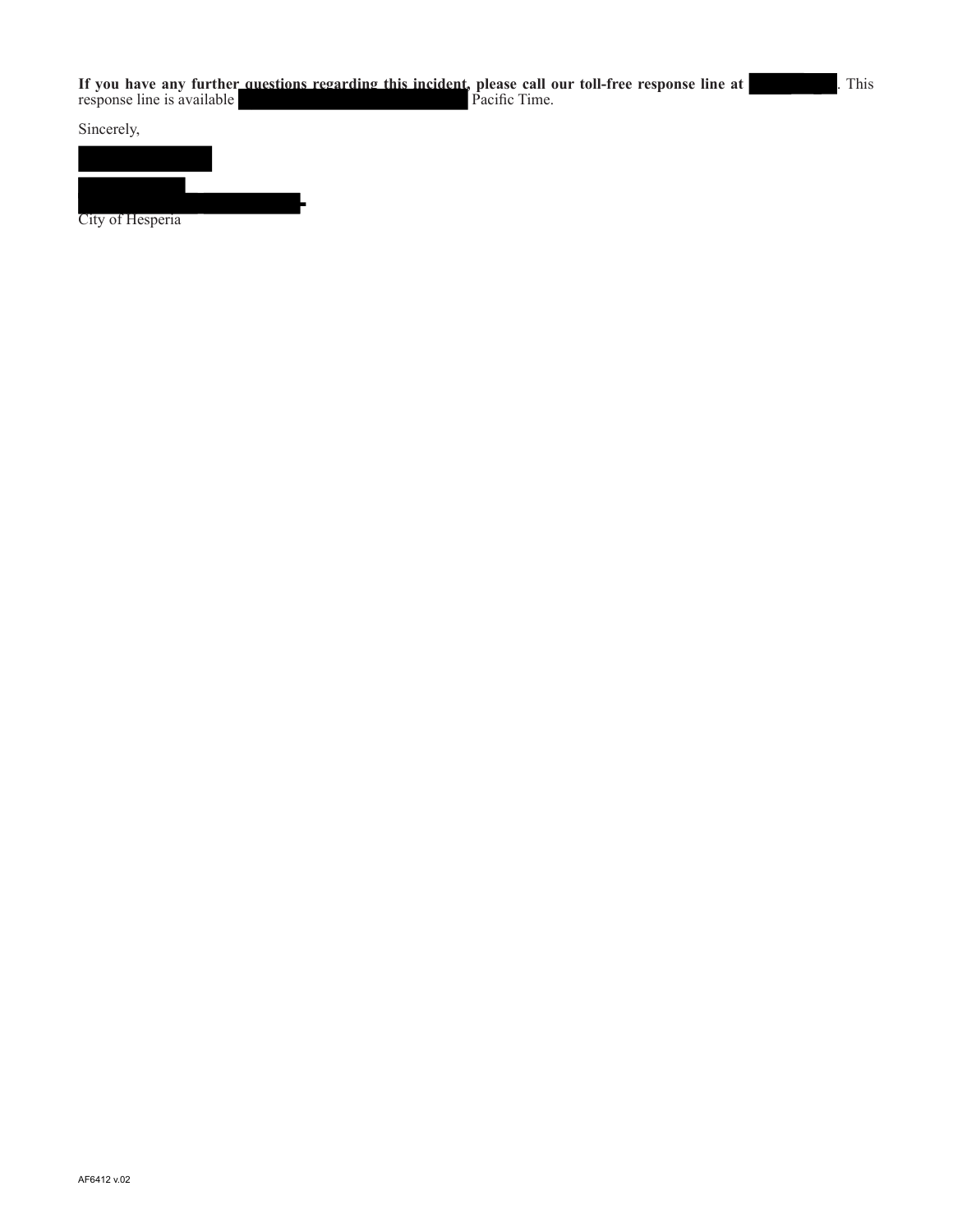# **– OTHER IMPORTANT INFORMATION –**

# **1. Placing a Fraud Alert on Your Credit File.**

We recommend that you place an initial 1-year "fraud alert" on your credit files, at no charge. A fraud alert tells creditors to contact you personally before they open any new accounts. To place a fraud alert, call any <u>one</u> of the three major credit bureaus at the numbers listed below. As soon as one credit bureau confirms your fraud alert, they will notify the others.

| Equifax                                     |               |
|---------------------------------------------|---------------|
| P.O. Box 105788                             | F             |
| Atlanta, GA 30348                           | A             |
| https://www.equifax.com/personal/           | h             |
| credit-report-services/credit-fraud-alerts/ | $\mathcal{C}$ |
| $(800)$ 525-6285                            |               |

*Experian*  P.O. Box 9554 Allen, TX 75013 https://www.experian.com/fraud/ center.html (888) 397-3742

*TransUnion LLC* P.O. Box 6790 Fullerton, PA 92834-6790 https://www.transunion.com/ fraud-alerts (800) 680-7289

# **2. Placing a Security Freeze on Your Credit File.**

If you are very concerned about becoming a victim of fraud or identity theft, you may request a "security freeze" be placed on your credit file, at no charge. A security freeze prohibits, with certain specific exceptions, the consumer reporting agencies from releasing your credit report or any information from it without your express authorization. You may place a security freeze on your credit report by sending a request in writing or by mail, to all three nationwide credit reporting companies. To find out more about how to place a security freeze, you can use the following contact information:

*Equifax Security Freeze* P.O. Box 105788 Atlanta, GA 30348 https://www.equifax.com/personal/ credit-report-services/credit-freeze/ (800) 349-9960

*Experian Security Freeze* P.O. Box 9554 Allen, TX 75013 http://experian.com/freeze (888) 397-3742

*TransUnion Security Freeze* P.O. Box 2000 Chester, PA 19016 http://www.transunion.com/securityfreeze (888) 909-8872

In order to place the security freeze, you'll need to supply your name, address, date of birth, Social Security number and other personal information. After receiving your freeze request, each credit monitoring company will send you a confirmation letter containing a unique PIN (personal identification number) or password. Keep the PIN or password in a safe place. You will need it if you choose to lift the freeze.

# **3. Obtaining a Free Credit Report.**

Under federal law, you are entitled to one free credit report every 12 months from each of the above three major nationwide credit reporting companies. Call **1-877-322-8228** or request your free credit reports online at **www.annualcreditreport.com**. Once you receive your credit reports, review them for discrepancies. Identify any accounts you did not open or inquiries from creditors that you did not authorize. Verify all information is correct. If you have questions or notice incorrect information, contact the credit reporting company.

# **4. Additional Helpful Resources.**

Even if you do not find any suspicious activity on your initial credit reports, the Federal Trade Commission (FTC) recommends that you check your credit reports periodically. Checking your credit report periodically can help you spot problems and address them quickly.

If you find suspicious activity on your credit reports or have reason to believe your information is being misused, call your local law enforcement agency and file a police report. Be sure to obtain a copy of the police report, as many creditors will want the information it contains to absolve you of the fraudulent debts. You may also file a complaint with the FTC by contacting them on the web at www.ftc.gov/idtheft, by phone at 1-877-IDTHEFT (1-877-438-4338), or by mail at Federal Trade Commission, Consumer Response Center, 600 Pennsylvania Avenue, NW, Washington, DC 20580. Your complaint will be added to the FTC's Identity Theft Data Clearinghouse, where it will be accessible to law enforcement for their investigations. In addition, you may obtain information from the FTC about fraud alerts and security freezes.

If this notice letter states that your financial account information and/or credit or debit card information was impacted, we recommend that you contact your financial institution to inquire about steps to take to protect your account, including whether you should close your account or obtain a new account number.

If your personal information has been used to file a false tax return, to open an account or to attempt to open an account in your name or to commit fraud or other crimes against you, you may file a police report in the city in which you currently reside.

**North Carolina Residents:** You may obtain information about preventing identity theft from the North Carolina Attorney General's Office: Office of the Attorney General of North Carolina, Consumer Protection Division, 9001 Mail Service Center, Raleigh, NC 27699-9001, www.ncdoj.gov/, Telephone: 877-566-7226.

**Oregon Residents:** You may obtain information about preventing identity theft from the Oregon Attorney General's Office: Oregon Department of Justice, 1162 Court Street NE, Salem, OR 97301-4096, www.doj.state.or.us/, Telephone: 877-877-9392